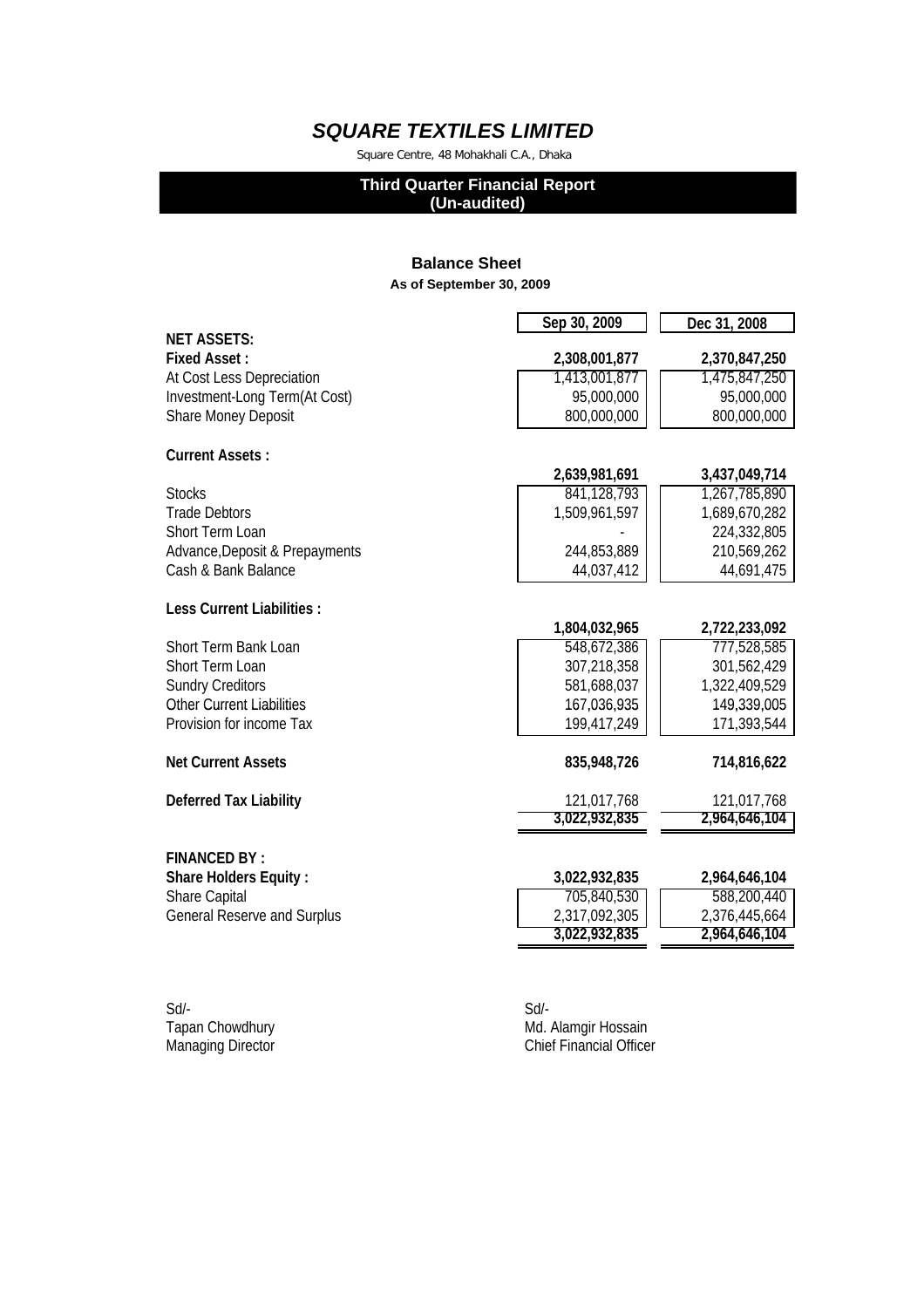Square Centre, 48 Mohakhali C.A., Dhaka

## **Third Quarter Financial Report (Un-audited)**

### **Income Statement**

### **For the period ended Sep 30, 2009**

|                                                     | Sep 30, 2009   | Sep 30, 2008   |
|-----------------------------------------------------|----------------|----------------|
|                                                     |                |                |
| <b>SALES</b>                                        | 2,926,964,869  | 1,993,535,858  |
| Cost of Goods Sold                                  | 2,557,117,638  | 1,612,423,068  |
| <b>GROSS PROFIT</b>                                 | 369,847,231    | 381,112,790    |
| <b>Operating Expenses</b>                           | 79,008,557     | 58,473,553     |
| <b>Finance Cost</b>                                 | 100,592,534    | 70,940,079     |
| Operating Income                                    | 190,246,140    | 251,699,158    |
| Other Income                                        | 11,549,701     | 12,075,293     |
| NET PROFIT BEFORE WPP & WF                          | 201,795,841    | 263,774,451    |
| Allocation for WPP & WF                             | (9,609,326)    | (12,560,688)   |
| NET PROFIT BEFORE TAX                               | 192,186,515    | 251,213,763    |
| Provision for Incometax                             | (28, 023, 705) | (34, 165, 072) |
| NET PROFIT FOR THE PERIOD                           | 164,162,810    | 217,048,691    |
| (Transferred to the Statement of Changes in Equity) |                |                |
| Earning Per Share(EPS)                              | 2.33           | 3.08           |
|                                                     |                |                |

| Sd/-                     | Sd/- |
|--------------------------|------|
| Tapan Chowdhury          | Md.  |
| <b>Managing Director</b> | Chie |

Md. Alamgir Hossain aging Director **Chief Financial Officer**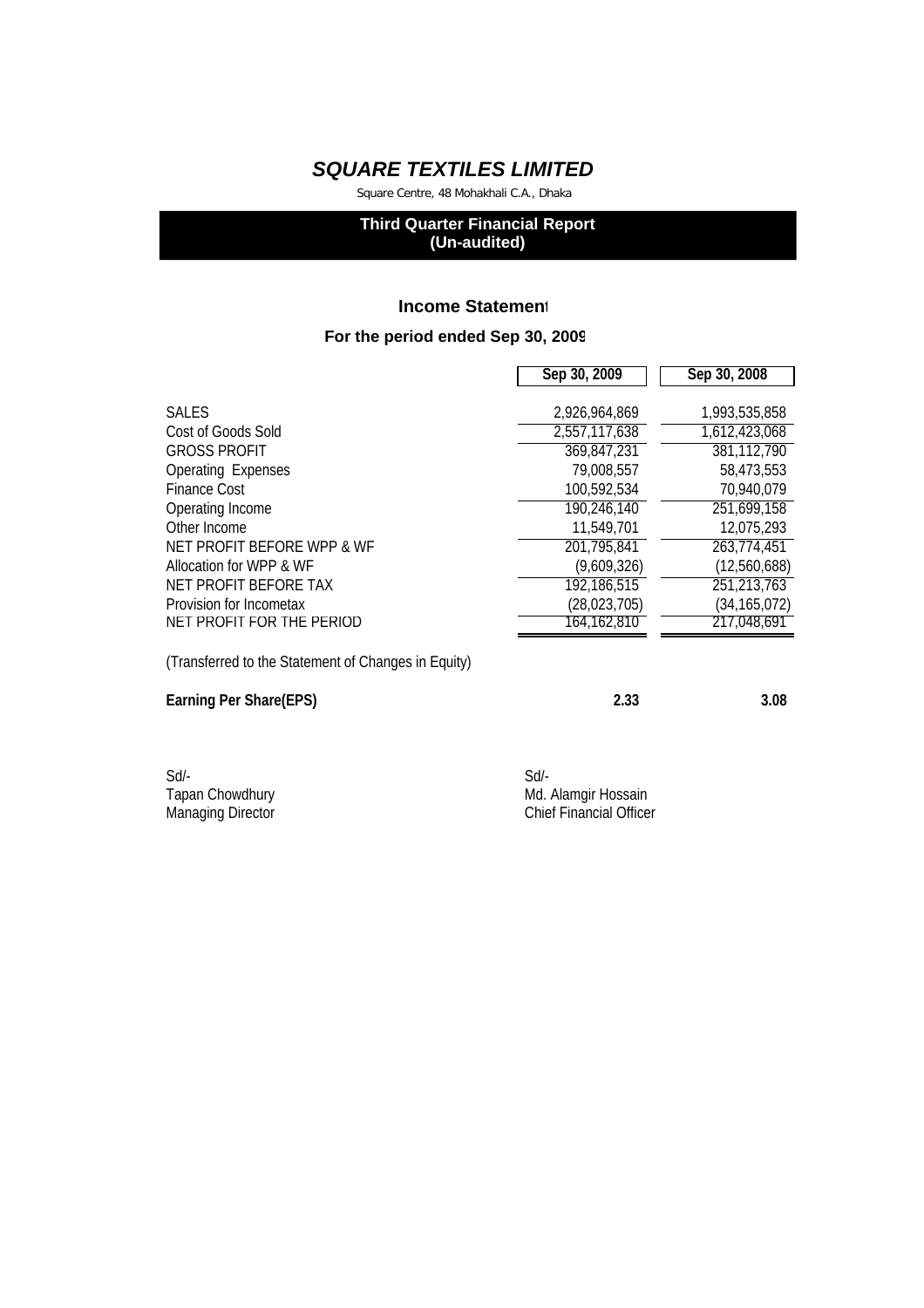Square Centre, 48 Mohakhali C.A., Dhaka

### **Third Quarter Financial Report (Un-audited)**

### **Cash Flow Statement**

## **Year to date Sep 30, 2009**

|                                             | Sep 30, 2009    | Sep 30, 2008       |
|---------------------------------------------|-----------------|--------------------|
| <b>Cash Flow From Operating Activities:</b> |                 |                    |
| Received from Sales and Other Income        | 3,107,197,653   | 1,873,529,668      |
| Payments for Raw Material and Opt Exp       | (2,926,082,708) | (1, 542, 354, 230) |
| Net Cash Flow From Operating Activities     | 181,114,945     | 331, 175, 438      |
| <b>Cash Flow From Investing Activities</b>  |                 |                    |
| Profit from sale of Fixed assets            | 295,000         | 1,047,111          |
| Purchase of Fixed Assets                    | (66, 764, 018)  | (78, 911, 967)     |
| Net Cash Flow From Investing Activities     | (66, 469, 018)  | (77,864,856)       |
| Cash Flow From Financing Activity           |                 |                    |
| Short term Loan to Sister Co.               | 219,432,288     | (85, 710, 512)     |
| Dividend Paid                               | (105, 876, 079) | (98, 583, 425)     |
| Shorterm Loan Payment                       | (228, 856, 199) | (46,660,049)       |
| Net Cash Flow From Financing Activities     | (115, 299, 990) | (230, 953, 986)    |
| <b>Net Cash Position</b>                    | (654, 063)      | 22,356,597         |
| <b>Opening Cash in Hand</b>                 | 44,691,475      | 32,326,157         |
| <b>Closing Cash in Hand</b>                 | 44,037,412      | 54,682,754         |
|                                             |                 |                    |

Sd/- Sd/-

Tapan Chowdhury **Mullangir Hossain** Md. Alamgir Hossain Managing Director **Chief Financial Officer** Chief Financial Officer